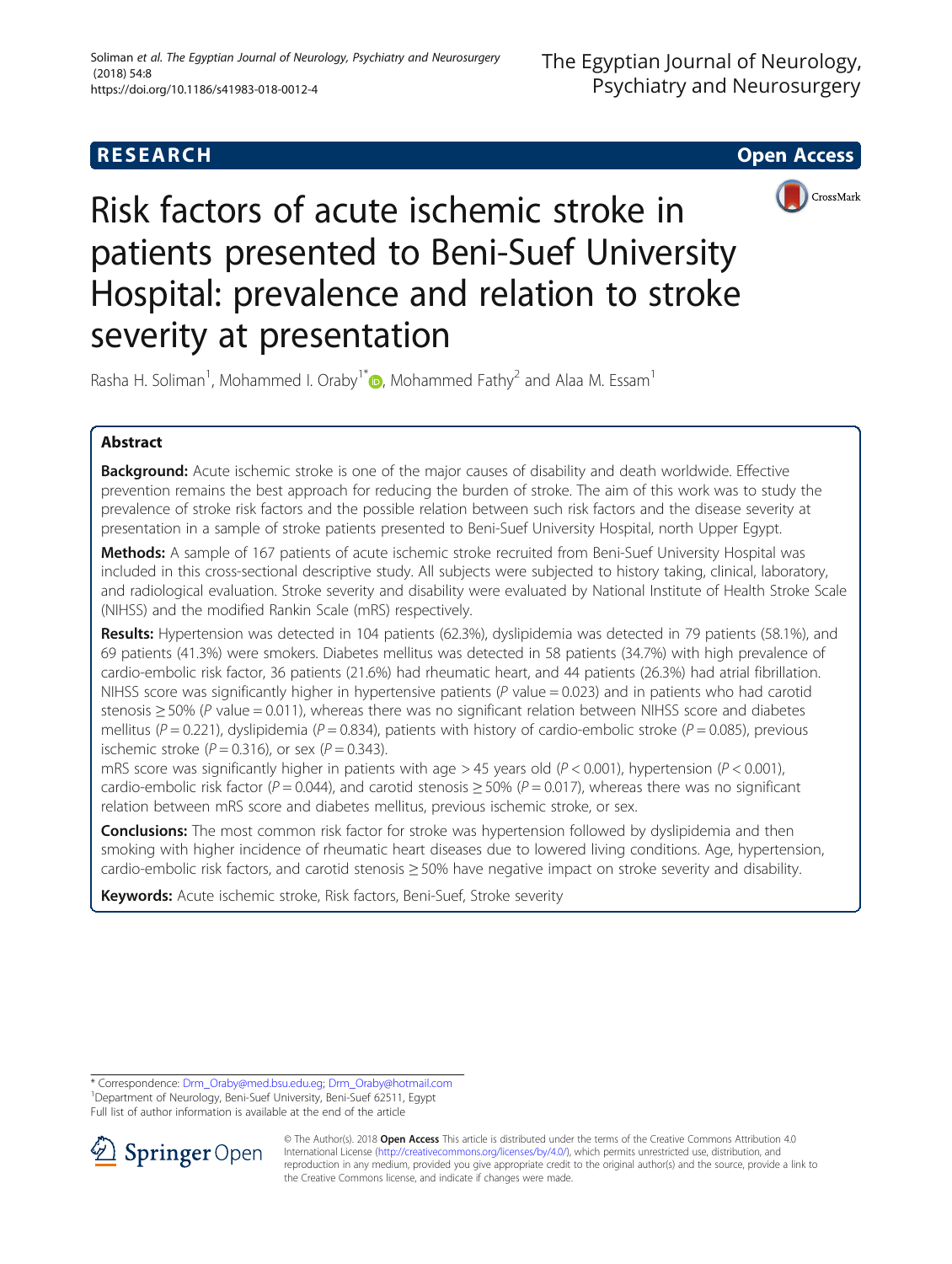# Background

Stroke is a catastrophic life-changing event which influences not only stroke patients but also their families and care givers (Lloyd-Jones et al. [2009\)](#page-8-0).

Progress has been made in reducing deaths from stroke. Despite the advent of intravenous tissue-type plasminogen activator as a specific treatment for selected patients with acute ischemic stroke in therapeutic window and the promise of other intervention therapies, still the best approach to decrease stroke burden is effective prevention (Adams et al. [2007](#page-7-0)).

Stroke is considered as a disease which can be developed by long-lasting exposure to risk factors related to lifestyle. Modification of such risk factors should greatly affect the incidence of stroke and even mortality rates (Scarborough et al. [2011\)](#page-8-0). Primary prevention is particularly important because 77% of strokes are first events. The risk of a first stroke can be lowered by 80% in people who practice a healthy lifestyle compared with those who do not (Chiuve et al. [2008](#page-8-0)).

Different modifiable and non-modifiable risk factors have been recognized for stroke. Non-modifiable risk factors are gender, age, ethnicity, heredity, and race. Modifiable risk factors include, but are not limited to, hypertension, dyslipidemia, diabetes mellitus, atrial fibrillation, smoking, drug abuse, and alcoholic intake (Zafar et al. [2016\)](#page-8-0).

Beni-Suef is one of the Upper Egypt governorates located about 120 km south of Cairo mostly in the west bank of the Nile River. According to population estimates from 2015, the majority of residents in the governorate live in rural areas, with an urbanization rate of only 23.2% (CAPMAS [2014](#page-8-0)).

# **Methods**

The aim of this work was to study the prevalence of stroke risk factors and the possible relation between such risk factors and the disease severity at presentation in a sample of stroke patients presented to Beni-Suef University Hospital, north Upper Egypt.

This study is a cross-sectional descriptive study and was conducted on a sample of 167 patients of acute ischemic stroke presented within 24 h from onset, 15– 90 years old, attending the outpatient clinic and emergency room in Beni-Suef University Hospital, from June 2015 to August 2016.

Patients with hemorrhagic stroke and patients with venous infarction were excluded from the study. A written informed consent was obtained from each participant in this study or from one of his family members, and the study was approved by the local ethical committee in Faculty of Medicine, Beni-Suef University.

All patients included in this study were subjected to the following:

- 1) Detailed history taking with special focusing on the following items:
	- Hypertension: patient's self-report of hypertension or use of antihypertensive drugs.
	- Diabetes: patient's self-report of diabetes or use of antidiabetic drugs.
	- Smoking: former smokers (adults who have smoked at least 100 cigarettes in their lifetime, stopped smoking recently) or current smokers (adults who have smoked 100 cigarettes in their lifetime and currently smoke cigarettes daily or some days (nondaily) (US Centers for Disease Control and Prevention [2010](#page-8-0)).
	- Alcohol abuse: alcohol consumption was regarded chronic heavy drinking when a patient regularly takes > 3 heavy drinks per day (> 36 g of alcohol/day) and as an acute alcohol intoxication when a patient had taken > 48 g of alcohol during preceding 24 h (Mazzaglia et al. [2001](#page-8-0)).
	- Family history [paternal and maternal] of stroke.
	- Previous history of stroke or transient ischemic attacks.
	- Oral contraceptives: oral contraceptives were considered risk factor if they were used at any time in a 3-month period before the stroke (World Health Organization Collaborative Study of Cardiovascular Disease and Steroid Hormone Contraception [1996\)](#page-8-0).
	- Stresses: hours before stroke.
- 2) Through general and neurological examination including detailed cardiological assessment and neurovascular examination according to the cerebrovascular stroke assessment sheet of Neurology Department, Beni-Suef University, body mass index (BMI) is calculated as weight in kilograms divided by height in meters squared. The following ranges are generally used to determine risks related to weight: underweight < 18.5, normal 18.5–24.9, overweight 25.0–29.9, and obese  $\geq$  30 and morbidly obese  $\geq$  40 (National Institutes of Health (NIH), National Heart, Lung, and Blood Institute (NHLBI) [2000\)](#page-8-0).
- 3) Stroke severity assessed by the National Institute of Health Stroke Scale (NIHSS) ([NIH Stroke Scale\)](#page-8-0) and the modified Rankin Scale (mRS) (Bonita and Beaglehole [1988](#page-8-0)).
- 4) Routine laboratory investigations including:
	- Complete blood count, liver functions, prothrombin time and concentration and international normalized ratio (INR), kidney functions, fasting blood sugar, 2 h post prandial,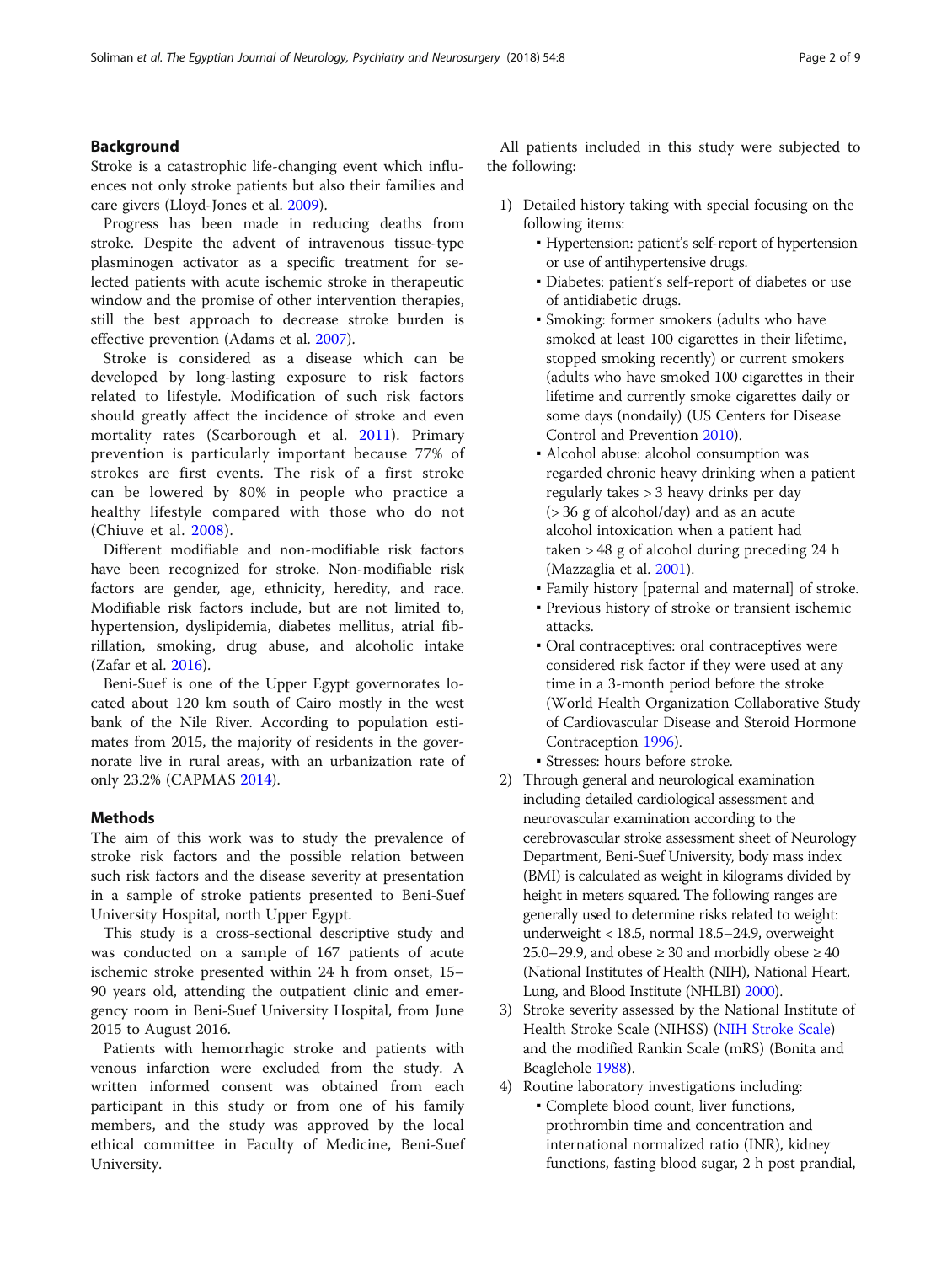and glycated hemoglobin (HbA1C). Diabetes is diagnosed by demonstrating any one of the following: fasting plasma glucose level  $\geq 126$  mg/dl, plasma glucose  $\geq 200$  mg/dl 2 h after a 75-g oral glucose load as in a glucose tolerance test, or glycated hemoglobin (HbA1C)  $\geq 6.5\%$ (WHO [2006](#page-8-0)).

- Lipid profile: total cholesterol, low-density cholesterol, and high-density cholesterol. According to Adult Treatment Panel (ATP) III, total cholesterol  $\geq 240$  mg/dl, LDL  $\geq 160$  mg/dl, and HDL < 40 mg/dl are considered at high risk of atherosclerosis and coronary heart disease (Expert Panel on Detection, Evaluation, and Treatment of High Blood Cholesterol in Adults [2001\)](#page-8-0).
- 5) Radiological assessment:
	- Brain computed tomography (CT): using Toshiba Multislice 16 computed tomography in radiology department in Beni-Suef University Hospital.
	- Electrocardiography (ECG): using standard 12 leads electrocardiogram.
	- Echocardiography: vivid S5 machine transthoracic echo-Doppler study using 2D and M mode was done by trained cardiologist in cardiology department in Beni-Suef University Hospital.
	- Carotid duplex: Toshiba machine carotid duplex using B mode and Doppler flow was done by radiologist in radiology department in Beni-Suef University Hospital.

In selected cases, in young patients (15–45 years old), if no obvious risk factor was found, the following investigations were done:

- Transesophageal echocardiography (TEE): by vivid S5 machine TEE was done using 2D, colored Doppler, and agitated saline in cardiology department in Beni-Suef University Hospital.
- Immunological tests: antinuclear antibody, anti-neutrophil cytoplasmic antibody, anti-double strand DNA, rheumatoid factor, anticardiolipin antibody, and lupus anticoagulant.
- Proteins C and S and antithrombin III.
- Detection of factor V Leiden mutation.

# Statistical analysis

Data were statistically described in terms of range, mean  $\pm$  standard deviation ( $\pm$  SD), median, frequencies (number of cases), and relative frequencies (percentages) when appropriate. Comparison of quantitative variables between the study groups was done using independent samples t test. For comparing categorical data, chi-squared  $(\chi^2)$ 

test was performed. A probability value  $(P \text{ value})$  less than 0.05 was considered statistically significant. All statistical calculations were done using computer programs: Microsoft Excel version 7 (Microsoft Corporation, NY, USA) and SPSS version 20 (Statistical Package for the Social Science; SPSS Inc., Chicago, IL, USA) statistical program for Microsoft Windows.

# Results

One hundred sixty-seven patients with acute ischemic stroke were included in this cross-sectional descriptive study. Their age ranged from 15 to 90 years, with mean and standard deviation of  $59.3 \pm 13.45$  years. In 90 males (53.9%), 11 patients of them were  $\leq$  45 years old, and in 77 females (46.1%), 13 patients of them were  $\leq 45$  years old. The frequency of risk factors in acute ischemic stroke patients is shown in Table 1.

## Clinical evaluation and investigations

Assessment of stroke severity and disability at presentation were carried out using National Institute of Health Stroke Scale (NIHSS) and modified Rankin Scale (mRS) respectively (Table [2](#page-3-0)). The mean of NIHSS score was  $10.25 \pm 5.83$  (range 1–27) and for mRS was  $3.57 \pm 1.03$ (range 1–5).

Cardiac evaluation in 167 patients of ischemic stroke is shown in Table [3](#page-3-0).

Carotid duplex using B mode and Doppler flow revealed that 94 patients had increased intimal medial thickness and 28 patients (16.8%) had carotid artery stenosis; 22 patients of them had non-significant stenosis (less than 50%), 4 patients had significant carotid artery

Table 1 Distribution of risk factors in 167 studied ischemic stroke patients

| Risk factors                               | Number         | Percent  |
|--------------------------------------------|----------------|----------|
| Hypertension                               | 104            | 62.3     |
| <b>Diabetes</b>                            | 58             | 34.7     |
| Smoking                                    | 69             | 41.3     |
| Alcohol intake                             | $\Omega$       | $\Omega$ |
| Positive family history                    | 23             | 13.8     |
| History of TIA                             | 9              | 5.4      |
| History of previous stroke                 | 46             | 27.5     |
| <b>Stress</b>                              | 9              | 5.4      |
| Obesity                                    | 20             | 12       |
| Cardio-embolic                             | 60             | 35.9     |
| Significant carotid stenosis ( $\geq$ 50%) | 6              | 3.6      |
| Dyslipidemia                               | 97             | 58.1     |
| Migraine                                   | $\overline{4}$ | 2.4      |
| Pregnancy and postpartum                   | 3              | 3.9      |
| Oral contraceptive                         | 2              | 12.5     |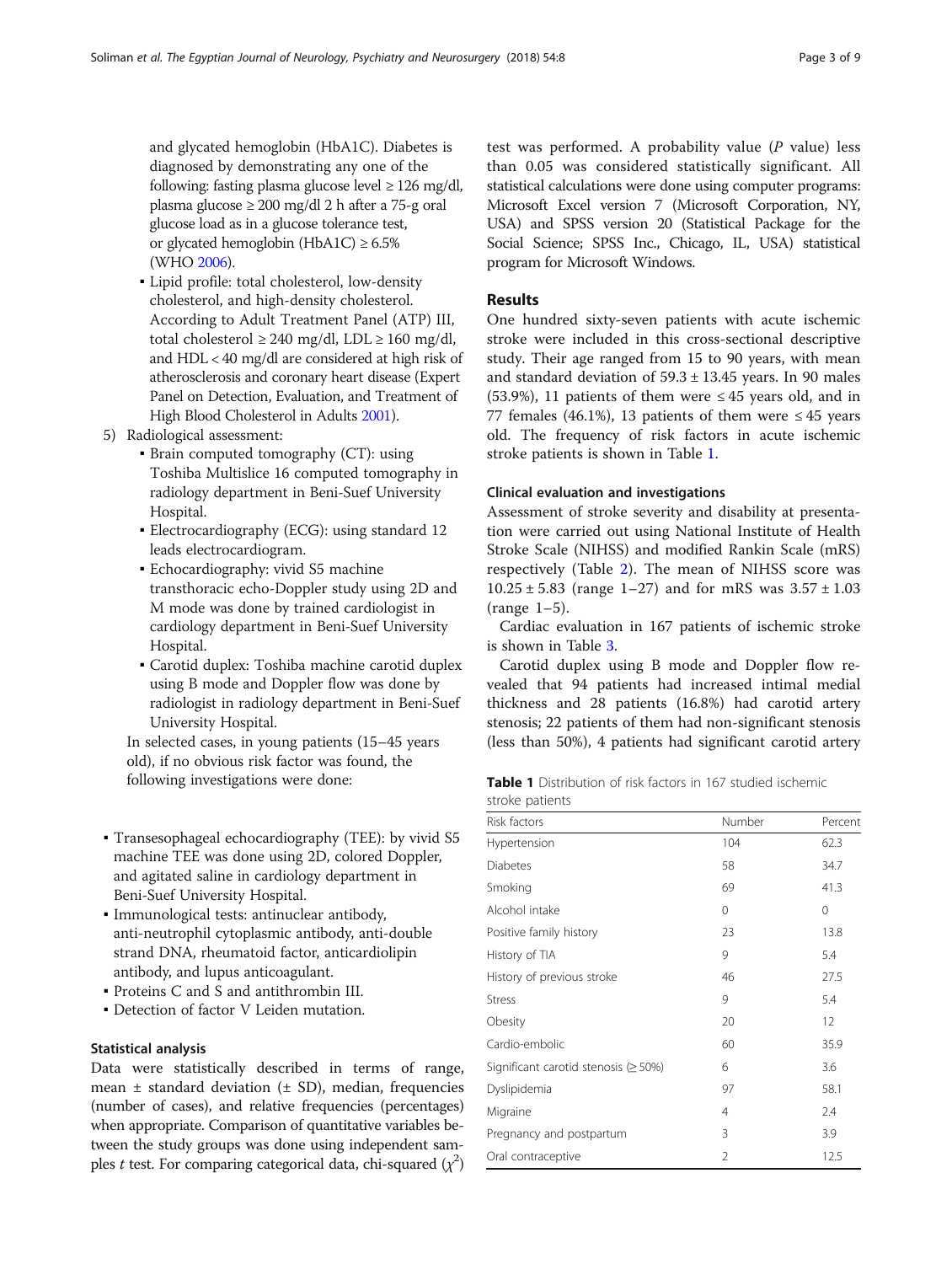<span id="page-3-0"></span>Soliman et al. The Egyptian Journal of Neurology, Psychiatry and Neurosurgery (2018) 54:8 Page 4 of 9 Page 4 of 9

| Scale        | Score                      | Number (167) | Percent |
|--------------|----------------------------|--------------|---------|
| <b>NIHSS</b> | Mild $(1-4)$               | 33           | 19.8    |
|              | Moderate (5-15)            | 103          | 61.7    |
|              | Moderate to severe (16-20) | 19           | 11.4    |
|              | Severe (21-42)             | 12           | 7.2     |
| mRS          | ∩                          | $\Omega$     | 0       |
|              |                            | 6            | 3.6     |
|              | 2                          | 22           | 13.2    |
|              | 3                          | 43           | 25.7    |
|              | 5                          | 29           | 17.4    |
|              | 6                          | $\Omega$     | 0       |

Table 2 Results of NIHSS and mRS in 167 ischemic stroke patients

stenosis (more than 50% stenosis), and 2 patients had totally occluded contralateral carotid vessel with nonsignificant stenosis of the ipsilateral carotid vessel.

Twelve patients with stroke in young age  $( \leq 45 \text{ years})$ who have no obvious cardio-embolic risk factors were selected for specific tests: transesophageal echocardiography (TEE), immunological tests (ANA, ANCA, anti-double strand DNA, anticardiolipin, and lupus anticoagulant), and thrombophilic profile (proteins C and S, antithrombin III, and factor V Leiden) (Table 4).

# Relation of risk factors to stroke severity and disability at presentation using NIHSS and mRS

Table [5](#page-4-0) shows the relation between non-modifiable risk factors and stroke severity and disability at presentation using NIHSS and mRS. The only statistically significant difference was between age and stroke disability at presentation using mRS, disability was higher in patient with age > 45 years ( $P$  value < 0.001).

The relation of modifiable risk factors to severity of ischemic stroke at presentation using NIHSS score is shown in Table [6.](#page-5-0) NIHSS score was significantly higher in hypertensive patients ( $P$  value = 0.023) and in patients who had carotid stenosis  $\geq 50\%$  (P value = 0.011). There was no significant relation between NIHSS score and

Table 3 Results of cardiological assessment in 167 ischemic stroke patients

| Cardiac risk factors         | Number (167) | Percent |
|------------------------------|--------------|---------|
| Rheumatic heart disease      | 36           | 21.6    |
| Atrial fibrillation          | 44           | 26.3    |
| Atrial myxoma                |              | 0.6     |
| Prosthetic valve             | Β            | 1.8     |
| Mural thrombus               | 3            | 1.8     |
| Ischemic heart disease       | 15           | 9       |
| Left ventricular hypertrophy | 51           | 30.5    |

|  |                                     | <b>Table 4</b> Distribution of additional risk factors in 12 ischemic |  |  |  |
|--|-------------------------------------|-----------------------------------------------------------------------|--|--|--|
|  | stroke patients $\leq$ 45 years old |                                                                       |  |  |  |

| Risk factors                | Total number = $12$ |         |
|-----------------------------|---------------------|---------|
|                             | Number              | Percent |
| Auto-immune vasculitis      | $\left( \right)$    | 0       |
| Antiphospholipid syndrome   | 1                   | 8.3     |
| Protein C deficiency        | 2                   | 16.7    |
| Protein S deficiency        |                     | 8.3     |
| Antithrombin III deficiency | 0                   | 0       |
| Factor V Leiden mutation    | 9                   | 75.0    |
| Patent foramen ovale        |                     | 8.3     |
| Undetermined                |                     | 8.3     |

diabetes mellitus ( $P = 0.221$ ), dyslipidemia ( $P = 0.834$ ), or patients with history of cardio-embolic stroke ( $P = 0.085$ ).

The relation of modifiable risk factors to ischemic stroke disability at presentation using mRS is shown in Table [6](#page-5-0). mRs was significantly higher in hypertensive patients compared to non-hypertensive patients ( $P$  value < 0.001), patients with cardio-embolic risk factor compared to patients without cardio-embolic risk factor  $(P \text{ value} = 0.044)$ , and between patients with carotid stenosis  $\geq$  50% compared to patients with carotid stenosis  $<$  50% (P value = 0.017).

Table [7](#page-5-0) shows the relation of potentially modifiable risk factors to severity and disability of ischemic stroke at presentation using NIHSS and mRS respectively and revealed that there was no statistically significant relation between any of such risk factors and NIHSS or mRS.

# **Discussion**

In developed world, the number of strokes decreased by approximately 10% and, on the other hand, increased by 10% in developing countries between 1990 and 2010 (Feigin et al. [2014](#page-8-0)). In the Middle East region, stroke is considered as a major health problem which leads to significant disability and mortality with an expected increase in mortality rate which may reach the double by 2030 (Tran et al. [2010](#page-8-0)).

The most important predictors of outcome in the acute phase of stroke are stroke severity and the age of patient. Stroke severity can be assessed clinically, based on various parameters of neurologic impairment (e.g., altered mentation, motor deficit, language, visual field deficit, behavior) and the size and location of the infarction on neuroimaging with MRI or CT. Ischemic stroke mechanism, epidemiologic factors, comorbid conditions, and complications of stroke are other important factors that have an influence on stroke outcome (König et al. [2008\)](#page-8-0).

The aim of this work is to study the pattern of distribution of stroke risk factors in a sample of stroke patients in Beni-Suef governorate and the possible relation between such risk factors and the disease severity at presentation.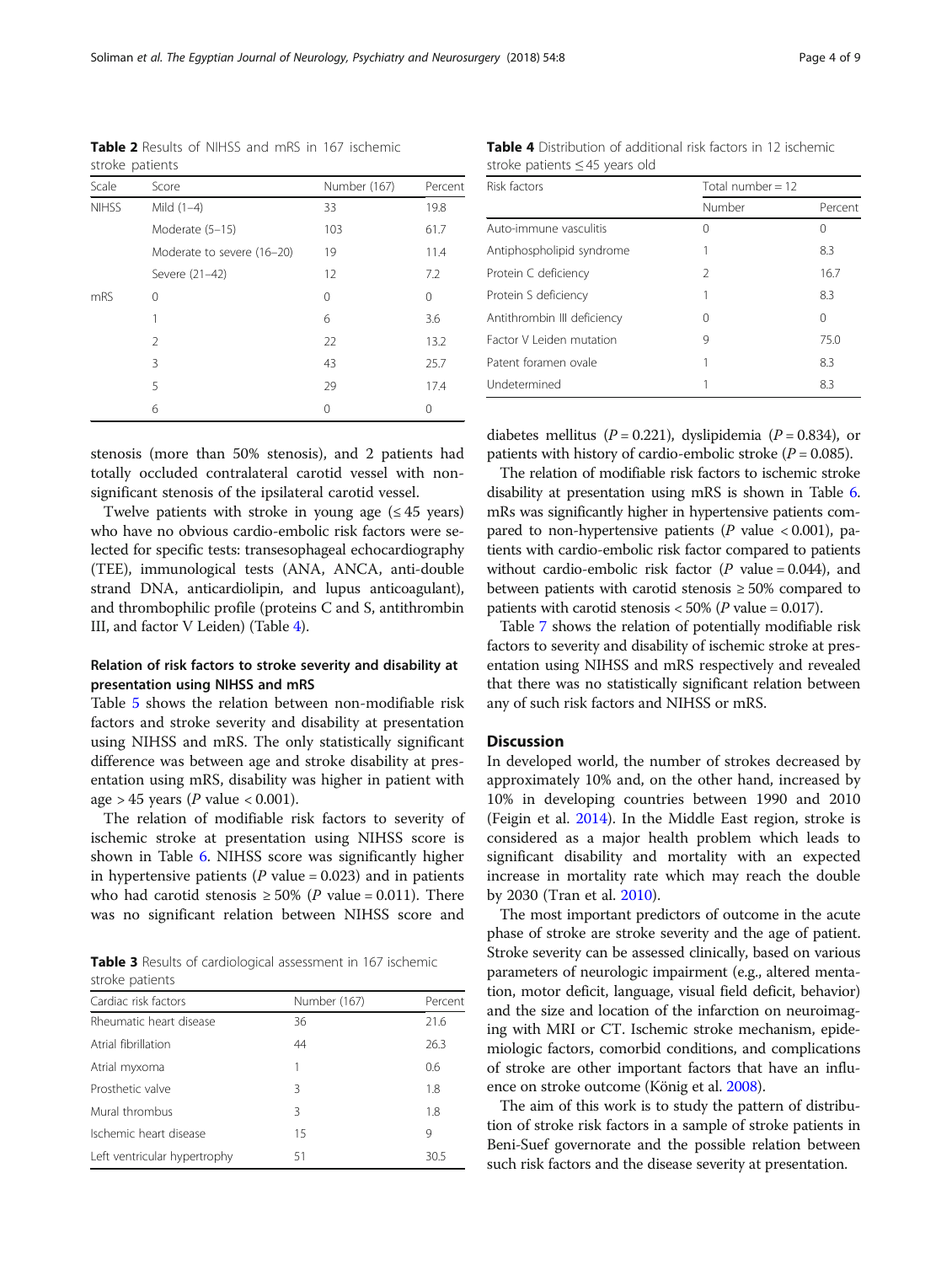| Risk factors               | <b>NIHSS</b>                  |           | mRS                           |            |
|----------------------------|-------------------------------|-----------|-------------------------------|------------|
|                            | Mean $\pm$ standard deviation | $P$ value | Mean $\pm$ standard deviation | $P$ value  |
| Age                        |                               |           |                               |            |
| $15 - 45$                  | $8.25 \pm 4.84$               | 0.092     | $2.75 \pm 0.99$               | $< 0.001*$ |
| $46 - 90$                  | $10.58 \pm 5.92$              |           | $3.71 \pm 0.97$               |            |
| Sex                        |                               |           |                               |            |
| Male                       | $10.01 \pm 6.29$              | 0.343     | $3.49 \pm 1.06$               | 0.359      |
| Female                     | $10.52 \pm 5.26$              |           | $3.66 \pm 0.98$               |            |
| Family history             |                               |           |                               |            |
| $+ve$                      | $10.09 \pm 5.45$              | 0.909     | $3.35 \pm 1.15$               | 0.296      |
| $-ve$                      | $10.27 \pm 5.90$              |           | $3.60 \pm 1.01$               |            |
| History of TIA             |                               |           |                               |            |
| Yes                        | $10.33 \pm 4.39$              | 0.725     | $4.00 \pm 0.71$               | 0.215      |
| No                         | $10.24 \pm 5.91$              |           | $3.54 \pm 1.04$               |            |
| History of previous stroke |                               |           |                               |            |
| Yes                        | $10.67 \pm 5.19$              | 0.316     | $3.83 \pm 0.80$               | 0.063      |
| No                         | $10.08 \pm 6.06$              |           | $3.47 \pm 1.09$               |            |
| Pregnancy and postpartum   |                               |           |                               |            |
| Yes                        | $6.33 \pm 5.77$               | 0.364     | $2.67 \pm 1.15$               | 0.439      |
| No                         | $9.00 \pm 4.71$               |           | $3.15 \pm 0.99$               |            |

<span id="page-4-0"></span>Table 5 Relation between non-modifiable risk factors and stroke severity and disability at presentation using NIHSS and mRS

 $*P$  is significant if < 0.05

The current study was conducted on 167 patients presented with acute ischemic stroke. Male patients in this study constituted 53.9% while female patients constituted 46.1%; this is in accordance with the study of Grau et al.'s ([2001](#page-8-0)) in which male patients constituted 57.6% and female patients constituted 42.4% and in Altafi et al.'s ([2013](#page-7-0)) study 54.54% were men and 46% were women. Male predominance was also clear in a large prospective multicenter hospital-based stroke registry in Saudi Arabia including only ischemic stroke (Deleu et al. [2011\)](#page-8-0).

The higher prevalence of stroke among males can be explained by the hormonal constitutional factors plus the higher rate of smoking and higher rate of stressful situations among males than females (most females in this study are housewives) (El Tallawy et al. [2015\)](#page-8-0).

In the present study, incidence of cerebral infarction increased with advancing age where 85.6% of the patients were between 46 and 90 years and 14.4% of the patients were  $\leq 45$  years.

The current study is in agreement to the previous studies showing that incidence of cerebral infarction increased with advancing age in Marwat et al.'s ([2009](#page-8-0)) study, incidence of cerebral infarction increased with advancing age where 2.3% in the age group 40–50, 27.2% in the age group 51–60, and 47.7% in the age group older than 60 years. Also, in Grau et al.'s ([2001](#page-8-0)) study, ischemic stroke increased with advancing age where

5.7% of the patients were < 45 years and 94.3% of the patients were  $\geq 45$  years.

Aging has cumulative effects on the cardiovascular system, and the progressive nature of stroke risk factors over a prolonged period ultimately increases the risks of both ischemic stroke and intracerebral hemorrhage (Carandang et al. [2006](#page-8-0)).

Evaluation of current and other studies showed that hypertension is one of the most prevalent cardiovascular risk factors; this is probably due to the high prevalence of this disease in older patients. In the present study, hypertension was the most common risk factor for ischemic stroke, which was detected in 62.3% of all studied cases.

This is in accordance with many old and recent studies (Grau et al. [2001](#page-8-0); Hatano [1973](#page-8-0)). Hypertension has also been described as the most commonly identified risk factor for both ischemic and hemorrhagic strokes in studies from Egypt and other Arab countries (El Tallawy et al. [2015](#page-8-0); Essa et al. [2011;](#page-8-0) El Sayed et al. [1999\)](#page-8-0).

A linear relationship between blood pressure and stroke risk has been consistently declared. In prospective studies, every 10 mmHg reduction in BP was associated with a 33% lowering of stroke risk in primary prevention (Lawes et al. [2004](#page-8-0)).

Different mechanisms can explain the negative impact of hypertension in a cerebrovascular autoregulation which likely include a combination of the changes on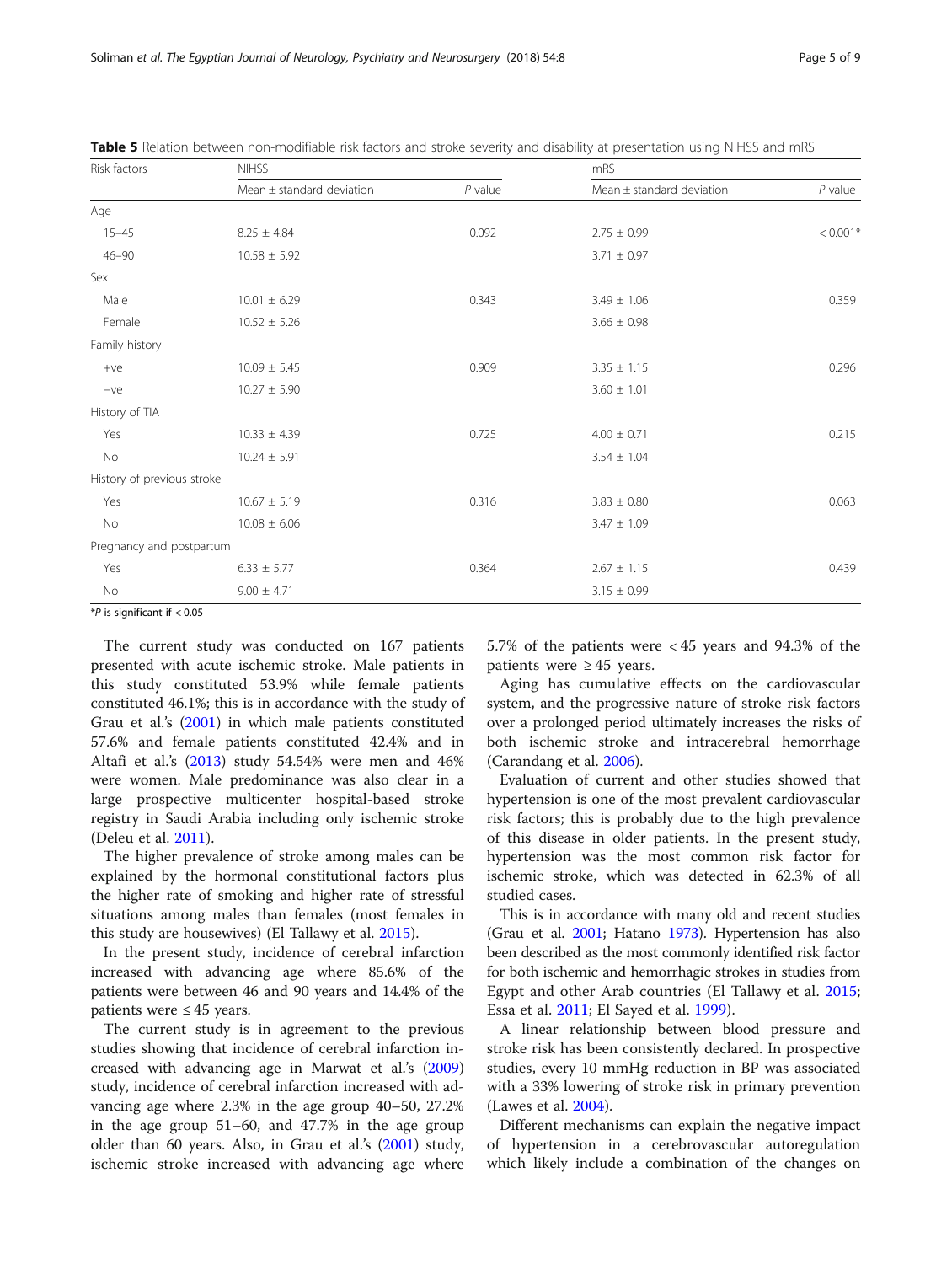| Risk factor       | <b>NIHSS</b>              |           | mRS                           |            |
|-------------------|---------------------------|-----------|-------------------------------|------------|
|                   | Mean ± standard deviation | $P$ value | Mean $\pm$ standard deviation | $P$ value  |
| Hypertension      |                           |           |                               |            |
| Yes               | $11.05 \pm 5.91$          | $0.023*$  | $3.80 \pm 0.94$               | $< 0.001*$ |
| No                | $8.92 \pm 5.48$           |           | $3.19 \pm 1.06$               |            |
| Diabetes mellitus |                           |           |                               |            |
| Yes               | $9.43 \pm 5.18$           | 0.221     | $3.60 \pm 0.97$               | 0.927      |
| No                | $10.68 \pm 6.12$          |           | $3.55 \pm 1.06$               |            |
| Smoking           |                           |           |                               |            |
| Yes               | $10.29 \pm 6.37$          | 0.766     | $3.57 \pm 1.01$               | 0.901      |
| No                | $10.21 \pm 5.45$          |           | $3.57 \pm 1.05$               |            |
| Obesity           |                           |           |                               |            |
| Yes               | $10.15 \pm 6.97$          | 0.634     | $3.30 \pm 1.17$               | 0.211      |
| No                | $10.26 \pm 5.68$          |           | $3.61 \pm 1$                  |            |
| Cardio-embolic    |                           |           |                               |            |
| Yes               | $11.52 \pm 6.64$          | 0.085     | $3.75 \pm 1.10$               | $0.044*$   |
| No                | $9.53 \pm 5.21$           |           | $3.47 \pm 0.97$               |            |
| Carotid stenosis  |                           |           |                               |            |
| $\geq 50\%$       | $17.17 \pm 6.31$          | $0.011*$  | $4.50 \pm .55$                | $0.017*$   |
| < 50%             | $9.99 \pm 5.67$           |           | $3.53 \pm 1.2$                |            |
| Dyslipidemia      |                           |           |                               |            |
| Yes               | $10.33 \pm 5.88$          | 0.834     | $3.28 \pm 1.16$               | 0.201      |
| No                | $10.13 \pm 5.79$          |           | $3.58 \pm 1.01$               |            |

<span id="page-5-0"></span>

|  | <b>Table 6</b> Relation between modifiable risk factors and ischemic stroke severity and disability at presentation using NIHSS and mRS |  |
|--|-----------------------------------------------------------------------------------------------------------------------------------------|--|

 $*$ P is significant if < 0.05

Table 7 Relation between potentially modifiable risk factors and ischemic stroke severity and disability at presentation using NIHSS and mRS

| Risk factor               | <b>NIHSS</b>                  |           | mRS                           |           |
|---------------------------|-------------------------------|-----------|-------------------------------|-----------|
|                           | Mean $\pm$ standard deviation | $P$ value | Mean $\pm$ standard deviation | $P$ value |
| Migraine                  |                               |           |                               |           |
| Yes                       | $7.50 \pm 6.61$               | 0.266     | $3.00 \pm 1.41$               | 0.265     |
| No                        | $10.31 \pm 5.81$              |           | $3.58 \pm 1.02$               |           |
| Antiphospholipid syndrome |                               |           |                               |           |
| Yes                       | 16.00                         | 0.333     | 3.00                          | 0.833     |
| No                        | $7.82 \pm 4.87$               |           | $2.55 \pm 0.93$               |           |
| Factor V Leiden mutation  |                               |           |                               |           |
| Yes                       | $8.00 \pm 5.41$               | 0.600     | $2.44 \pm 1.01$               | 0.482     |
| No                        | $10.00 \pm 5.29$              |           | $3.00 \pm 0.00$               |           |
| Protein C                 |                               |           |                               |           |
| Normal                    | $9.60 \pm 5.02$               | 0.121     | $2.80 \pm 0.79$               | 0.121     |
| Deficient                 | 3.00                          |           | $1.50 \pm 0.71$               |           |
| Protein S                 |                               |           |                               |           |
| Normal                    | $9.00 \pm 5.16$               | 0.333     | $2.64 \pm 0.92$               | 0.500     |
| Deficient                 | 3.00                          |           | 2.00                          |           |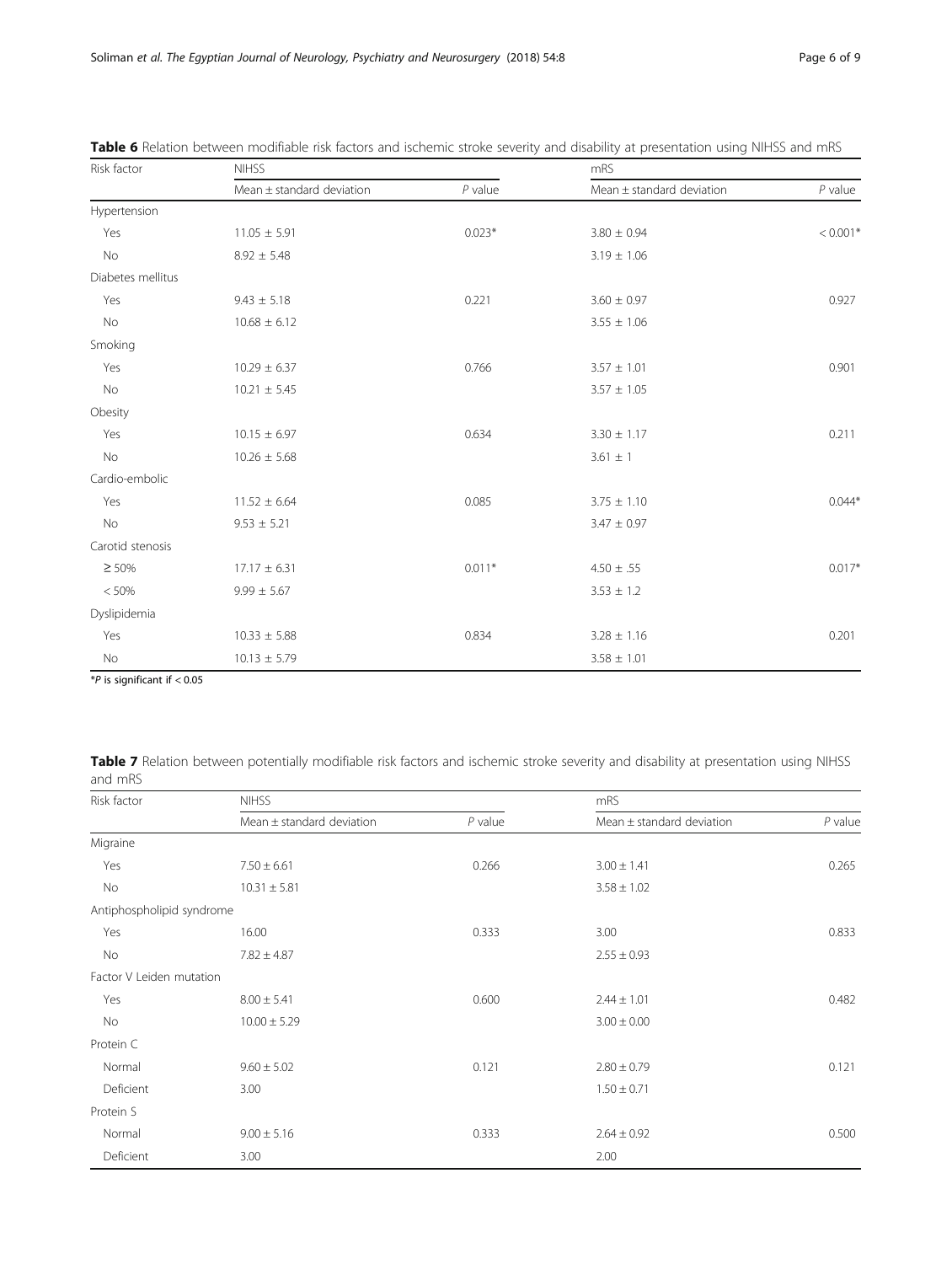the mechanical characteristics of cerebral blood vessels induced by remodeling and stiffening and effects on myogenic tone. These changes in autoregulation are particularly damaging the periventricular white matter, which is located at the boundary zone between different arterial territories and more liable to hypoperfusion (Shinton and Beevers [1989](#page-8-0)).

In our study, diabetes mellitus was recorded in 34.7% of patients which is slightly lower than El Tallawy et al.'s ([2015](#page-8-0)) study done in Upper Egypt where diabetes mellitus was recorded in 36.5% of patients, whereas in Essa et al.'s [\(2011\)](#page-8-0) study in Alexandria, diabetes mellitus was recorded in 66.8% of patients.

Diabetes is associated with increased level of coagulation factors and hyperinsulinemia that have an important role in the development of microangiopathic stroke. Also, macroangiopathic infarction can occur as diabetes accelerates the atherosclerotic process of large cerebral arteries (Tanizaki et al. [2000](#page-8-0)).

In the current study, dyslipidemia was recorded in 58. 1% of all patients which is higher than Grau et al.'s ([2001](#page-8-0)) study where dyslipidemia was recorded in 35.3% of patients and slightly higher than what was recorded by El Tallawy et al.'s [\(2015](#page-8-0)) study done in Upper Egypt, where dyslipidemia was recorded in 54.2% of patients.

The potential role of lipids as stroke risk factor is less clear compared to coronary or peripheral vascular disease; this is mostly attributed to the heterogeneity of stroke (e.g., hemorrhagic stroke, non-atherosclerotic subtypes of ischemic stroke) (Go et al. [2013\)](#page-8-0). Despite this, the risk of stroke can be reduced in a number of patient populations including those with coronary heart disease, diabetes, hypertension, and the elderly by receiving HMG-CoA reductase inhibitors (statins) (Amarenco et al. [2004\)](#page-7-0). Every 1-mmol decrease in LDL-C was associated with a 17% reduction in fatal and nonfatal stroke (Baigent et al. [2005\)](#page-7-0).

Atrial fibrillation was associated with 26.3% of ischemic stroke in our study which is higher than 17.2% of ischemic stroke found in the study of Saposnik et al. [\(2013](#page-8-0)).

This can be explained by higher rheumatic heart disease incidence in our community, which was recorded in 21.6% of our patients where 77.8% of them had AF. This is attributed to low living conditions, which have resulted in more overcrowding and worse hygiene, with consequent elevation in transmission of group A streptococci.

Positive parental family history was recorded in 13.8% of our ischemic stroke patients. A meta-analysis of cohort studies showed that a positive family history of stroke increases risk of stroke by approximately 30% (Flossmann et al. [2004\)](#page-8-0).

Different mechanisms can explain the possible role of a positive family history on increasing the risk of stroke, including genetic heritability of stroke risk factors, inheritance of susceptibility to the effects of such risk factors, familial sharing of cultural/environmental and life style factors, and interaction between genetic and environmental factors (Flossmann et al. [2004](#page-8-0)).

History of previous stroke was recorded in 27.5% of patients included in this study which is higher than results from a previous study done by Altafi et al.'s study ([2013\)](#page-7-0) who found that history of previous stroke was associated with 26% of ischemic stroke cases.

Most of our patients with history of previous stroke were not compliant to their medications and with no proper control of their modifiable risk factors including blood pressure, diabetes mellitus, dyslipidemia, and target INR in cardio-embolic strokes. This can explain the high incidence of recurrence of stroke in our studied population.

Cigarette smoking is a well-known stroke risk factor and has a strong association with athero-thrombotic process. In the Framingham study, it was found that the relative risk of stroke in smokers, after adjusting for age and hypertension, was 2.3 in men and 3.1 in women. Also, a significant dose-response relationship was found. In heavy smokers, the risk of stroke was doubled compared with light smokers. The risk of stroke returned to nonsmoker levels after 5 years of smoking cessation (Wolf et al. [1988](#page-8-0)).

In the present study, smoking was recorded in 41.3% which is less than results from an older study done by Shinton and Beevers [\(1989\)](#page-8-0) who found that smoking was associated with 55% of ischemic stroke cases.

In the present study, factor V Leiden mutation, protein C deficiency, protein S deficiency, and antiphosphlipid syndrome were present in 75, 16.7, 8.3, and 16.7% of young stroke patients  $(\leq 45$  years old) respectively.

Although Hamedani et al. [\(2010\)](#page-8-0) reported that factor V Leiden was associated with a twofold increased risk of arterial ischemic stroke in patients below 50 years of age, Morris et al.  $(2010)$ , in their analysis of the casecontrol study of the five most commonly inherited thrombophilias with ischemic stroke: protein C and S deficiencies, antithrombin deficiency, factor V Leiden, and prothrombin gene mutations, found no convincing associations with stroke, even in young patients and patients with patent foramen oval.

To assess the relation between the previous risk factors and stroke severity at presentation, the relationship between NIHSS level and hypertension, dyslipidemia, diabetes mellitus, cardio-embolic strokes, and history of previous stroke was evaluated.

In the current study,  $T$  test's results showed that NIHSS score was significantly higher in hypertensive patients ( $P$  value = 0.023) and in patients who had carotid stenosis  $\geq 50\%$  (P value = 0.011), whereas there was no significant relation between NIHSS score and diabetes mellitus  $(P = 0.221)$ , dyslipidemia  $(P = 0.834)$ , patients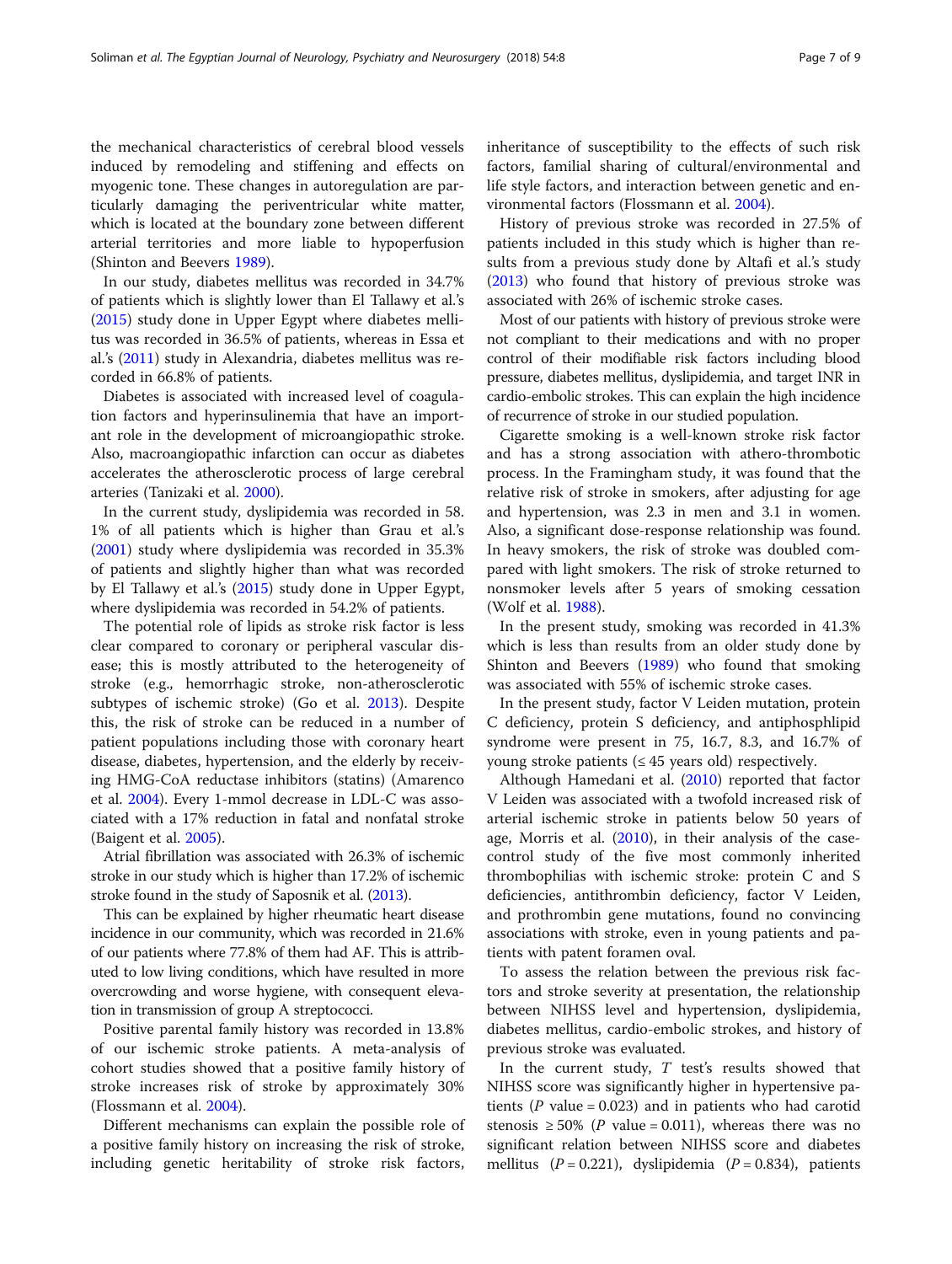<span id="page-7-0"></span>with history of cardio-embolic stroke  $(P = 0.085)$ , previous ischemic stroke ( $P = 0.316$ ), or sex ( $P = 0.343$ ).

In Altafi et al.'s study (2013), there was no significant relation between NIHSS score with risk factors. While in Kwangsoo's study ([2012\)](#page-8-0), among stroke risk factors, atrial fibrillation was significantly correlated with NIHSS  $(P < 0.001)$ .

The significant negative impact of hypertension and carotid stenosis on NIHSS may be explained by high prevalence of hypertension in older patients; also, age has by far the strongest independent association with carotid atherosclerosis where mean age of patients with significant carotid artery stenosis was 74 years (Fabris et al. [1994\)](#page-8-0). Advancing age has a major negative impact on stroke morbidity (Knoflach et al. [2012](#page-8-0)).

In our study, the NIHSS was evaluated in smoking and non-smoking patients and no significant difference was found  $(P = 0.901)$ .

Hage ([2011](#page-8-0)) found that smoker patients had lower NIHSS and lower in-hospital mortality after stroke compared to nonsmokers. This can be explained by the ischemic preconditioning in smokers secondary to episodic hypoxia and chronic changes in vasomotor tone and presence of small vessel cerebral collaterals leading to better cerebral perfusion. Nevertheless, this should not be considered as a benefit of cigarette smoking.

Relationship between the degree of disability using mRS and stroke risk factors was evaluated. In the current study, mRS score was significantly higher in patients with age> 45 years old  $(P < 0.001)$ , hypertension  $(P < 0.001)$ , cardio-embolic risk factor  $(P = 0.044)$ , and carotid stenosis  $\geq 50\%$  (P = 0.017), whereas there was no significant relation between mRS score and diabetes mellitus, previous ischemic stroke, or sex.

In Kwangsoo's study [\(2012\)](#page-8-0), among stroke risk factors, atrial fibrillation, hypertension, and age were significantly correlated with mRS ( $P = 0.006$ ,  $P = 0.010$ ,  $P = 0.018$ , respectively).

The influence of age in stroke outcome was discussed before; patients with strokes of cardio-embolic or large artery etiology tend to have worse prognosis for recovery compared with other ischemic stroke subtypes (Lima et al. [2014\)](#page-8-0). The significant relation between significant carotid artery stenosis and patient disability in our study may be attributed to older age of the patients and the small sample size.

# Conclusions

Finally, we conclude that hypertension was one of the most prevalent risk factor that is probably due to the high prevalence of this disease in older patients. There was a high prevalence of cardio-embolic risk factor due to higher rheumatic heart diseases in our community which is attributed to low living conditions which make

patients more susceptible to have AF and subsequently more incidence of cardio-embolic strokes.

The limitation of this study is the relatively small number of patients included, and it is a hospital-based single center study, a larger multicenter study covering the whole governorate or even a community-based study is recommended.

We also recommend multiple awareness campaigns to be done in Beni-Suef to improve community awareness about stroke and its risk factors and a national project to be planned by ministry of health to control important risk factors like hypertension, heart diseases, and diabetes.

#### **Abbreviations**

ANA: Antinuclear antibodies; ANCA: Antineutrophil cytoplasmic antibodies; ATP: Adult Treatment Panel; BMI: Body mass index; CT: Computed tomography; ECG: Electrocardiography; HbA1C: Glycated hemoglobin; HDL: High-density lipoprotein; HMG-CoA: 3-Hydroxy-3-methylglutarylcoenzyme A; INR: International normalized ratio; LDL: Low-density lipoprotein; mRS: Modified Rankin Scale; NIHSS: National Institute of Health Stroke Scale; TEE: Transesophageal echocardiography

#### Authors' contributions

RH participated in the study design and sequence alignment and helped to draft the manuscript. MO participated in the study design, coordination, and collection of the data and drafted the manuscript. MF carried out the cardiological assessment for patients and helped to draft the manuscript. AE collected the data, participated in the sequence alignment, and helped to draft the manuscript. All authors read and approved the final manuscript.

#### Ethics approval and consent to participate

A written informed consent was obtained from each participant in this study or from one of his family members, and the study was approved by the local ethical committee in Faculty of Medicine, Beni-Suef University.

#### Competing interests

The authors declare that they have no competing interests.

#### Publisher's Note

Springer Nature remains neutral with regard to jurisdictional claims in published maps and institutional affiliations.

#### Author details

<sup>1</sup>Department of Neurology, Beni-Suef University, Beni-Suef 62511, Egypt 2 Department of Cardiology, Beni-Suef University, Beni-Suef, Egypt.

### Received: 7 November 2017 Accepted: 23 March 2018 Published online: 25 April 2018

#### References

- Adams HP Jr, del Zoppo G, Alberts MJ, Bhatt DL, Brass L, et al. Guidelines for the early management of adults with ischemic stroke: a guideline from the American Heart Association/American Stroke Association Stroke Council, Clinical Cardiology Council, Cardiovascular Radiology and Intervention Council, and the Atherosclerotic Peripheral Vascular Disease and Quality of Care Outcomes in Research Interdisciplinary Working Groups. Stroke. 2007;38:1655–711.
- Altafi D, Khotbesara M, Khotbesara M, Bagheri A. A comparative study OF NIHSS between ischemic stroke patients with and without risk factors. Tech J Eng Appl Sci. 2013;3(17):1954–7.
- Amarenco P, Lavallée P, Touboul P-J. Stroke prevention, blood cholesterol, and statins. Lancet Neurol. 2004;3:271–7.
- Baigent C, Keech A, Kearney PM, Blackwell L, Buck G, Pollicino C, Kirby A, Sourjina T, Peto R, Collins R, Simes R, Cholesterol Treatment Trialists' (CTT) Collaborators. Efficacy and safety of cholesterol-lowering treatment: prospective meta-analysis of data from 90 056 participants in 14 randomised trials of statins. Lancet. 2005;366:1267–78.